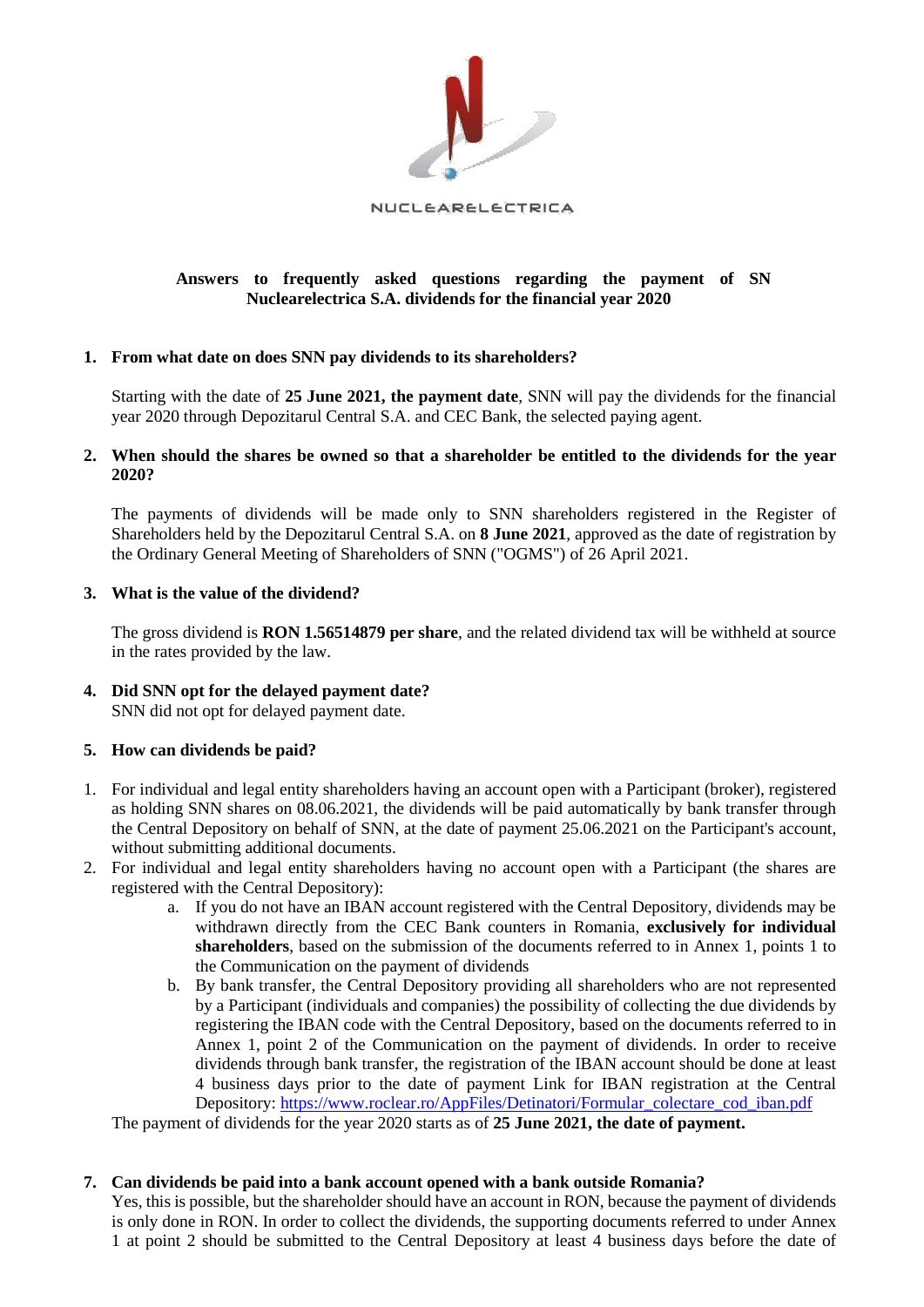payment.

#### **9. How much time do I have available to request the payment of dividends for 2020?**

The payment of the net dividends due for 2020 is subject to the general provisions on prescription, being subject to prescription within 3 (three) years from the date of commencement of payment (25.06.2021), term that expires on 25.06.2024.

# **10. How are net dividends calculated?**

The total value of the net dividends due to any SNN shareholder is given by the number of the shares held at the date of registration (8 June 2021), multiplied by the gross dividend per share value approved by the Ordinary General Meeting of Shareholders of SNN (1.56514879 lei/share) of 26 April 2021, from which the value of the dividend tax is deducted, at the rates provided by the legislation in force (Tax Code and, as the case may be, the Double Taxation Conventions concluded between Romania and the state of residence of non-resident shareholders who submit valid certificates of tax residence).

# **11. When is the dividend tax calculated?**

In compliance with the provisions of the Tax Code in force, dividend tax will be withheld at the source on the date of payment, as follows:

- **Resident individual shareholders**: the standard tax rate of 5% of the gross amount of the dividends due;
- **Non-resident individual shareholders**: the standard tax rate of 5% of the gross amount of the dividends due or the more favorable rate resulting from the Double Taxation Convention concluded between Romania and the state of residence of such shareholder, for shareholders who are non-resident individuals who submit up to 12.06.2021 a certificate of tax residence valid for the year when the payment of dividends is done, within the term of validity, in original or certified copy with apostille/with superlegalization, if the case may be, accompanied by an authorized translation (applicable for the certificates in other languages than Romanian) at the headquarters of SNN, from 65 Polona St., District 1, Bucharest, postal code 010494, in the attention of the Department of Communication and Relations with Investors;
- **Resident legal entity shareholders**: the standard tax rate of 5% of the gross amount of the dividends due, with the exceptions provided by the Tax Code which provide for the non-taxation of dividend income for some resident legal entities
- **Non-resident legal entity shareholders**: the standard tax rate of 5% of the gross amount of the dividends due, with the exceptions provided by the Tax Code which provide for the non-taxation of dividend income for some resident legal entities or the more favorable rate resulting from the Double Taxation Convention concluded between Romania and the state of residence of such shareholder, for shareholders who are non-resident legal entities who submit up to 12.06.2021 a certificate of tax residence valid for the year when the payment of dividends is done, within the term of validity, in original or certified copy with apostille/with superlegalization, if the case may be, accompanied by an authorized translation (applicable for the certificates in other languages than Romanian) at the headquarters of SNN, from 65 Polona St., District 1, Bucharest, postal code 010494, in the attention of the Department of Communication and Relations with Investors;

Specific provisions regarding the application of a more favorable tax rate are included in the Tax Code in relation to the non-resident taxpayers of a Member State of the European Union.

In the event of submission of the certificate of tax residence, together with a request for payment through bank transfer of the net dividends distributed by SN Nuclearelectrica S.A., after the date of **12.06.2021**, but not later than **14.12.2021**, **SNN shall withhold on the date of payment (25.06.2021) the dividend tax in force**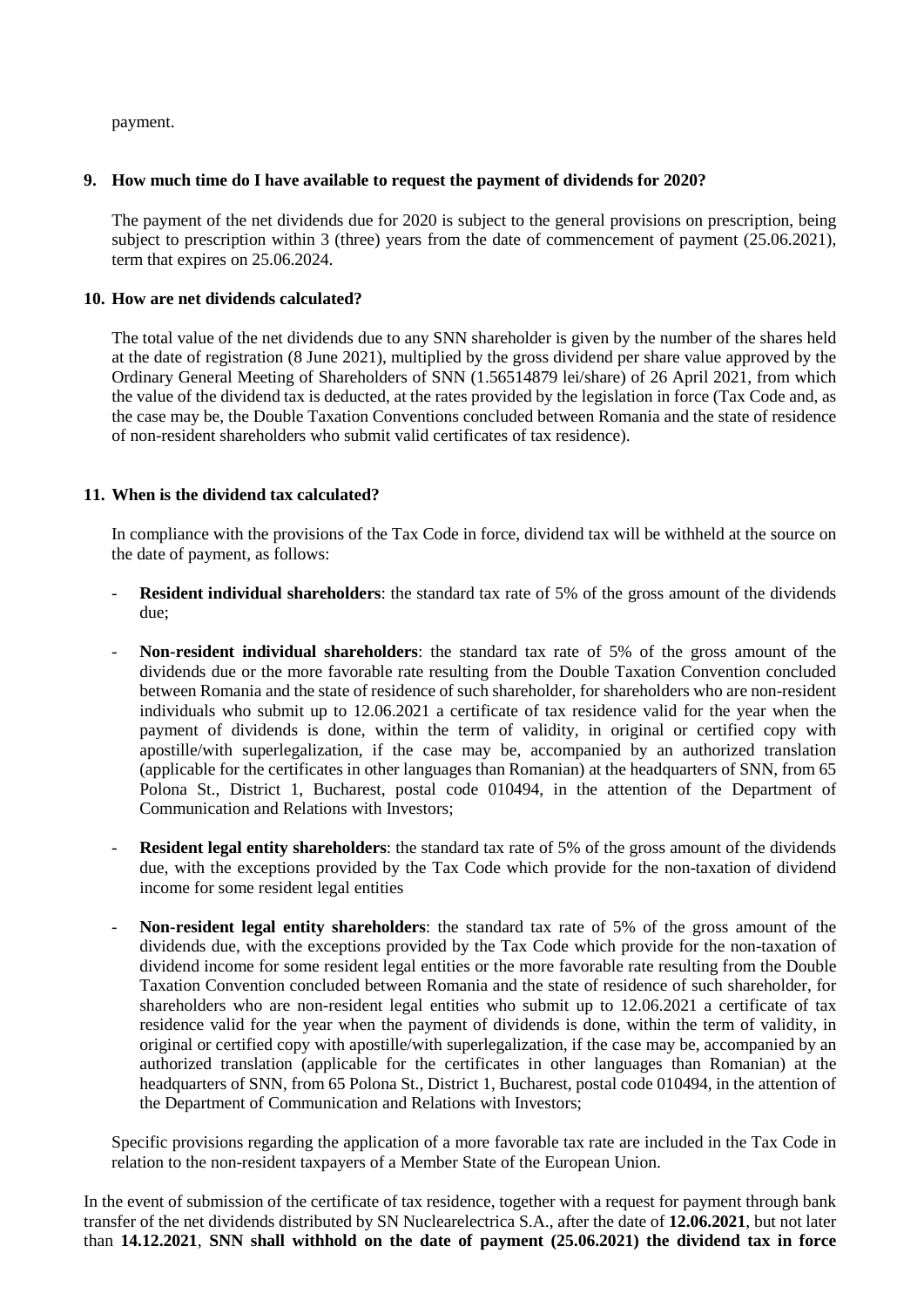**provided by the Romanian Tax Code,** with any tax difference due to the shareholder being paid subsequently to the transmission and verification of the documentation, if following the receipt and the verification thereof it results that it would be entitled to a lower tax rate than the standard one laid down in the Romanian Tax Code.

#### **12. Will SNN withhold at source the dividend tax?**

Yes, the related dividend tax shall be withheld at source at the rates provided by the law, for all situations in which the dividend tax is due.

# **14. Who will be bearing the fees related to the payment of dividends?**

The fee charged by the Depozitarul Central S.A., which also includes the bank charges applied by CEC Bank for the payment of net dividends in LEI, **is borne by SNN. CEC Bank will not charge the shareholders any bank charges for the payment of dividends in LEI**, both for the payments in cash and for the payments through bank transfer in the accounts opened both in Romania and abroad.

# **15. Can dividends be paid in shares instead of money?**

**No**, dividends are only received as money. If you wish to purchase new shares, you have the opportunity of reinvesting the amount received as a dividend in SNN shares by purchasing them directly from the market.

#### **16. For a non-resident investor, should the dividends be declared in the income statement submitted in the country of tax residence?**

There is a possibility that non-resident investors are required to declare dividends in the income statements submitted in their country of tax residence. As a result, it is recommended that they request for specialist support in relation to the tax obligations in their country of residence for the dividends received from SN Nuclearelectrica SA

#### **17. What is the procedure for non-resident shareholders?**

For all those shareholders, individuals, legal entities or other entities, who, at the date of registration, 08.06.2021, hold shares highlighted in Section II of the SNN Register of Shareholders in the account opened with the Participant, **the related amounts shall be automatically paid by bank transfer** through the Central Depository in the name of SNN, at the date of payment, 25.06.2021, **in the account of the Participant**, without the submission of any further documents.

**Non-resident shareholders who have an account opened with the Participants (Broker/Custodian Bank) and those who do not have an account opened with the Participants, respectively, and who wish for the payment of dividends to be performed through bank transfer (based on the registration of the IBAN account at the Central Depository) or the payment through the paying agent CEC Bank**  who wish to apply the more favorable provisions of the Double Taxation Convention concluded between Romania and their country of residence should send or submit either through the Participant if they have an account opened with the Participant or directly, in case they do not have an account opened with the Participant, at the SN Nuclearelectrica SA headquarters in 65 Polona St, District 1, Bucharest, postal code 010494, in the attention of the Department of Communication and Relations with Investors, until **12.06.2021, inclusive**, the certificate of tax residence for the year in which the payment of the dividends takes place, **within the term of validity, in original or certified copy** with apostille/with superlegalization, if the case may be, accompanied by an authorized translation, as well as contact details for any clarifications regarding the certificates of tax residence. If the verification of the fiscal residence and the provisions of the agreement for avoiding double taxation show that the more favorable rate provided in the agreement for avoiding double taxation may be applied, on the payment date, 25.06.2021, the respective shareholders will receive the net dividends by applying that rate. Otherwise, the standard rate in force provided by the Fiscal Code of Romania will be applied.

In the event of submission of the certificate of tax residence, together with a request for payment through bank transfer of the net dividends distributed by SN Nuclearelectrica S.A., after the date of **12.06.2021**, but not later than **14.12.2021**, **SNN shall withhold on the date of payment (25.06.2021) the dividend tax in**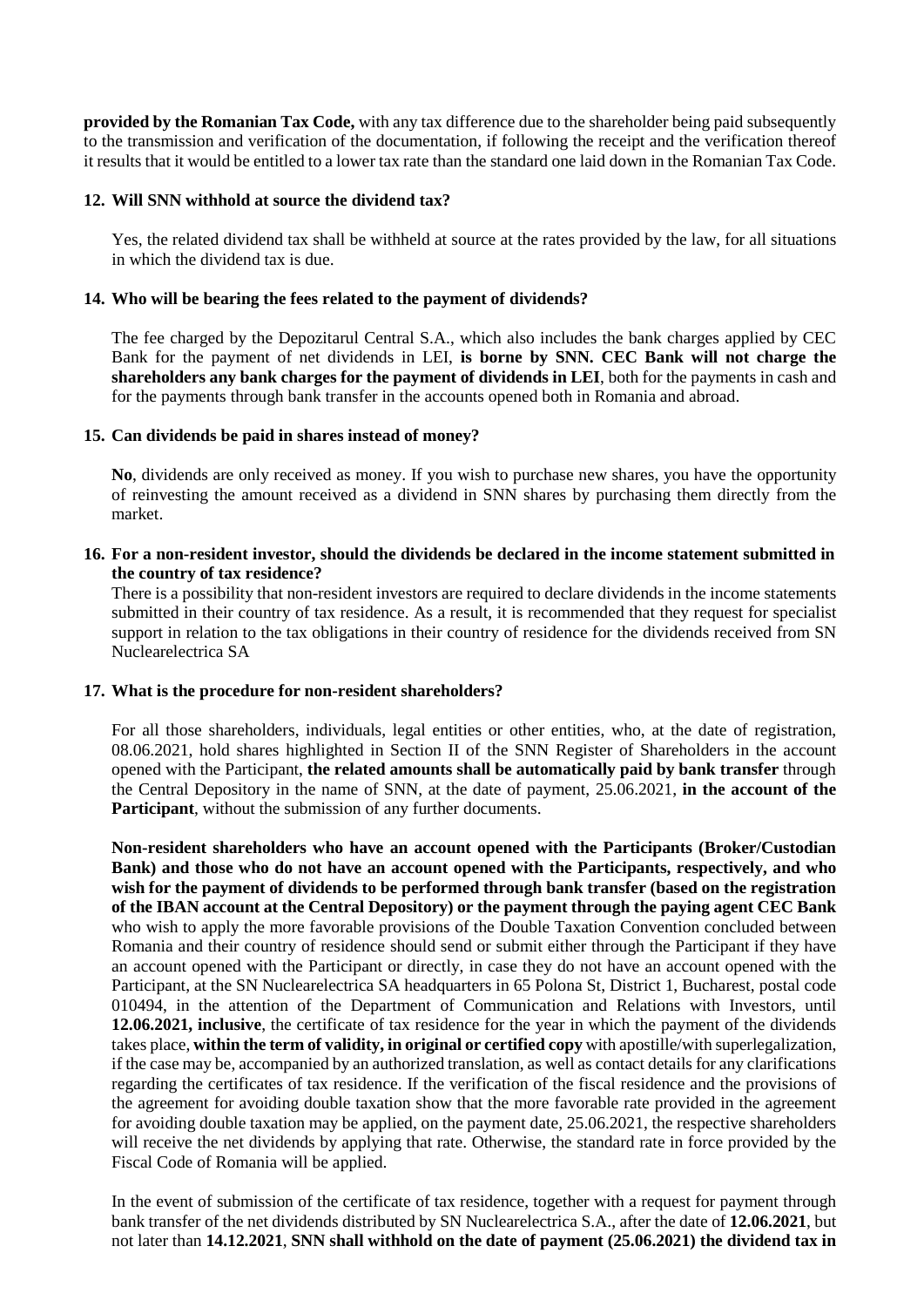**force provided by the Romanian Tax Code,** with any tax difference due to the shareholder being paid subsequently to the transmission and verification of the documentation, if following the receipt and the verification thereof it results that it would be entitled to a lower tax rate than the standard one laid down in the Romanian Tax Code.

In compliance with Law no. 207/2015 on the Fiscal Procedure Code, as well as the Order of the President of the National Agency for Fiscal Administration no. 3725/19.12.2017 for the approval of the tax registration forms of taxpayers and the types of tax liabilities that form the fiscal vector, the shareholders of SN Nuclearelectrica SA who are **individuals, as well as non-resident legal entities have the obligation to register in Romania for tax purposes**, by submitting with the competent tax authorities in Romania of the Tax Registration Statement 015 (for non-resident legal entities) and 030 (for non-resident individuals) in order to obtain the tax identification code.

Further information on the submission of these statements and the tax identification code obtained from the tax authorities in Romania may be found in the Communication on the payment of dividends related to 2020.

#### **19. Can shareholders holding accounts with the Participants withdraw their dividends in cash/transfer from CEC Bank counters?**

**No**, all those shareholders holding accounts with the PARTICIPANTS, may **not** withdraw their dividends in cash/transfer from **CEC Bank** counters.

For all those shareholders, individuals, legal entities or other entities, who, at the date of registration, 08.06.2021, hold shares highlighted in Section II of the SNN Register of Shareholders in the account opened with the Participant, **the related amounts shall be automatically paid by bank transfer** through the Central Depository in the name of SNN, at the date of payment, 25.06.2021, **in the account of the Participant**, without the submission of any further documents. The Participant will make the payment to the shareholders according to the conditions of the contract concluded between the Participant and the shareholder.

#### **20. What does the General Meeting of Shareholders (GMS) represent?**

The General Meeting of Shareholders (GMS) is the main corporate governance body of the company, which decides on the economic and business policy and activity of the company. General Meetings of Shareholders may be Ordinary or Extraordinary. GMS is convoked by the Board of Directors whenever the need arises, in compliance with the legal provisions and those in the articles of incorporation or as a result of the request of the shareholder representing, individually or jointly, at least 5% of the share capital, if the request contains dispositions that fall within the duties of the meeting. Only the shareholders registered in the Company's Register of Shareholders have the right to participate and vote in the general meeting at the reference date.

#### **21. What does the reference date represent?**

The reference date is the calendar date set by SNN's management under applicable regulations and set forth in the GMS convocation to identify the shareholders who will be participating in the GMS and will be voting within it. Only the shareholders registered in the Company's Register of Shareholders on the reference date have the right to participate and vote in that general meeting. The reference date is after the date of publication of the GMS convocation.

The reference date for the GMS convoked for the date of 26 April 2021 was 15 April, 2021.

#### **22. What does the registration date represent?**

This is the calendar date set by the GMS and serves to identify the shareholders who will be benefiting from the dividends or other rights and which are affected by the effects of the GMS resolutions. The registration date is after the date when the general meeting reunites, with at least 10 business days.

The registration date set by the SNN GMS dated 26. 04. 2021, which approved the distribution of dividends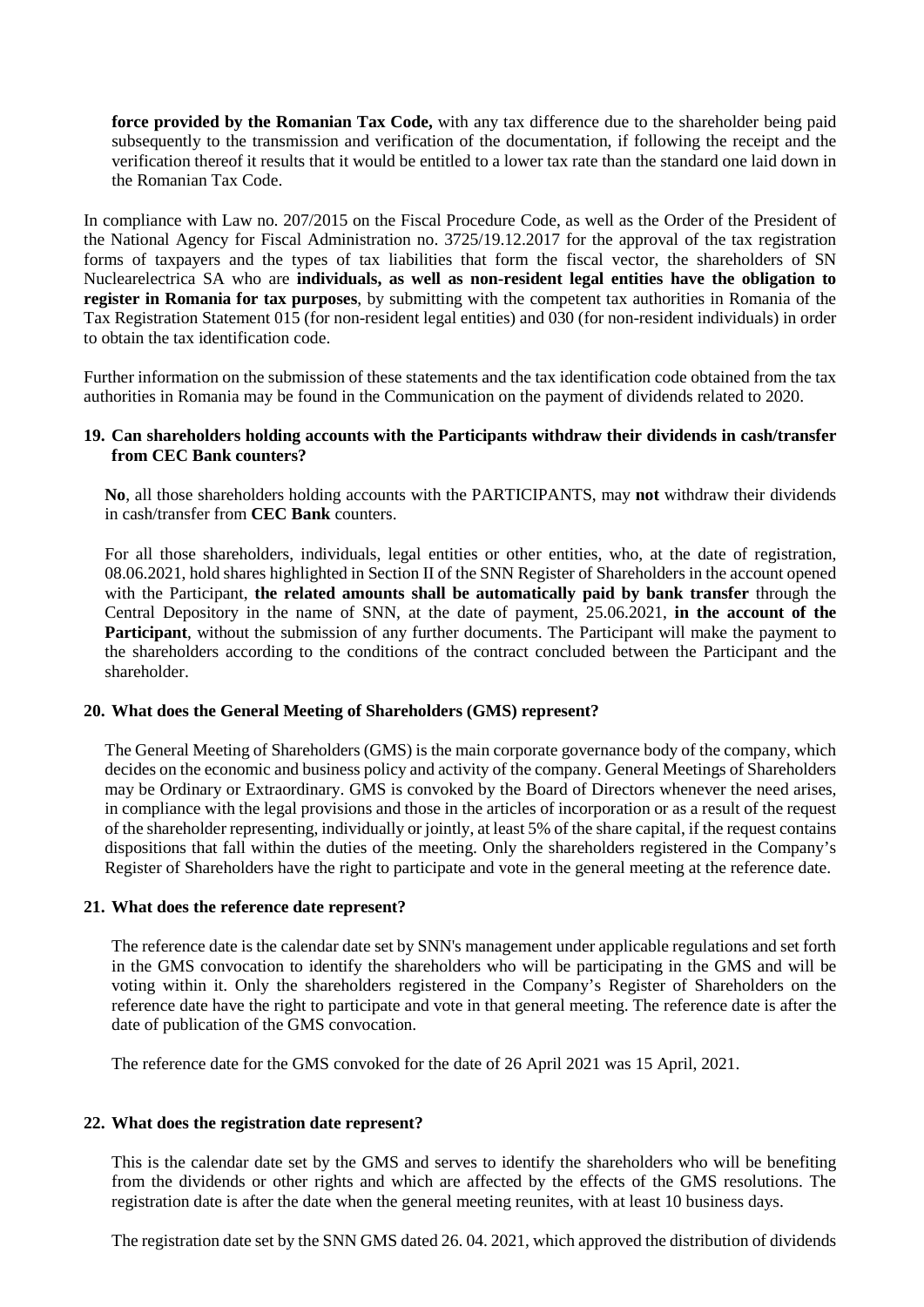for 2020 is 8 June 2021.

# **23. Can dividends be collected on behalf of another person?**

For individuals who do not go to the **CEC Bank** counters themselves, but give a mandate to another person in this respect, the payment of dividends shall be made to the proxy they empower, based on the following documents: special power of attorney authenticate by the notary, which includes the authorization to collect the dividends issued not more than 3 years prior to the date of payment, unless the power of attorney has a term of validity longer than 3 years and is valid at the date of payment + 1 photocopy certified for compliance with the original (the photocopy shall be retained) and the identity card of the proxy  $+1$  photocopy certified for compliance with the original (the photocopy shall be retained).

f. In compliance with the new legal provisions, payments will not be processed based on certificates of inheritance nor to those shareholders whose identification data from the documents submitted at the counter do not match those of the Paying Agent's records and received from the Central Depository. In the event that in the SNN Register of Shareholders, as of June 8, 2021, deceased persons are included, the dividends shall only be paid following the request by the heir(s) and the registration by the Central Depository of the direct transfer of ownership for the financial instruments as an effect of the succession, in compliance with the applicable Legal Regime, as well as after updating the data in the paying agent's records, following the request of the Central Depository. Should the shareholder not be found in the shareholders database held by the **CEC Bank** paying agent, the former shall be asked to contact the Central Depositary in order to remedy this problem.

# **24. What are the forms required for payment by bank transfer by means of the Central Depository?**

For individual and legal entity shareholders who wish the payment to be done through bank transfer and who do not have an IBAN account registered with the Central Depository, the IBAN code collection form (available on the Central Depository's website [www.depozitarulcentral.ro\)](http://www.depozitarulcentral.ro/) may be submitted with the Central Depository at least 4 business days before the date of payment, accompanied by the following documents:

- A. **For individuals:**
	- $\bullet$  copy of the valid identity document in which the personal identification number is clearly legible - certified by the holder as a "certified true copy"; as well as information regarding the telephone/fax number and the e-mail address
	- $\triangleleft$  statement of account or a document issued by the bank (signed and stamped) confirming the existence of the account on the name of the shareholder, specifying the IBAN code, in original;
	- $\bullet$  copy of the documents certifying the capacity of the signatory of the application as a legal or conventional representative, if applicable - certified by the holder as a "certified true copy";
	- $\bullet$  Shareholders who are non-resident individuals wishing to apply the more favorable provisions of the Double Taxation Convention concluded between Romania and their country of residence should submit the certificate of tax residence for the year in which the dividends are paid, within the term of validity, in original or certified copy with apostille/with superlegalization, if the case may be, accompanied by an authorized translation, as well as contact details for any clarifications regarding the certificates of tax residence.

#### B. **Legal entity shareholders:**

- $\bullet$  copy of the certificate of incorporation certified by the holder as a "certified true copy";
- copy of the document certifying the capacity of legal representative of the company (confirmation of company details issued by the trade register/equivalent entity - for the entities of foreign nationality) - certified by the holder as a "certified true copy";
- $\bullet$  copy of the documents certifying the capacity of conventional representative of the signatory of the application, if applicable - certified by the holder as a "certified true copy";
- $\cdot$  statement of account or a document issued by the bank (signed and stamped) confirming the existence of the account on the name of the holder - legal entity, specifying the IBAN code, in original;
- $\div$  Shareholders who are non-resident legal entities/other entities wishing to apply the more favorable provisions of the Double Taxation Convention concluded between Romania and their country of residence should submit the certificate of tax residence for the year in which the dividends are paid, within the term of validity, in original or certified copy with apostille/with superlegalization, if the case may be, accompanied by an authorized translation, as well as contact details for any clarifications regarding the certificates of tax residence.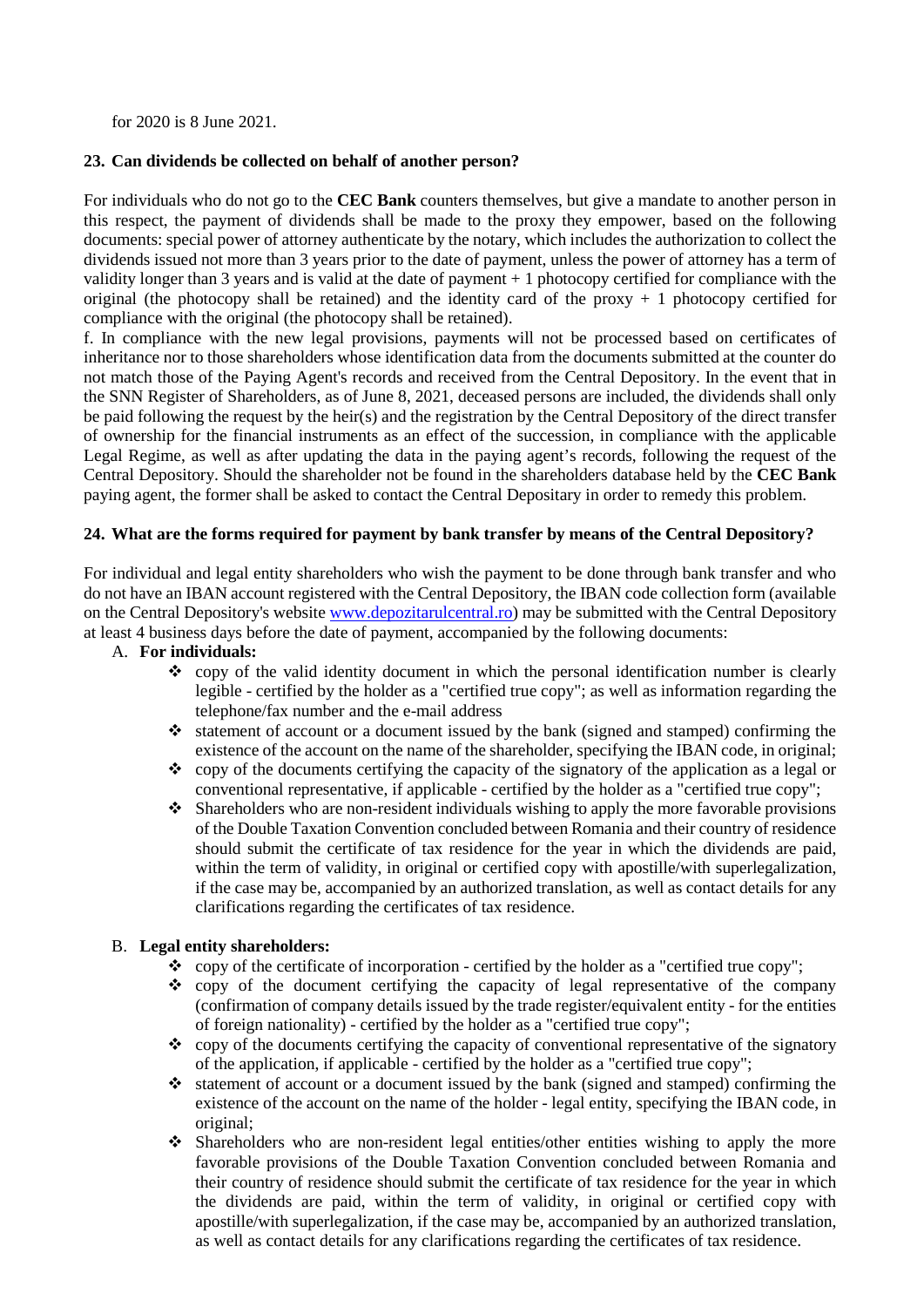The registration of the IBAN by the Central Depository will be charged according to the schedule of rates charged to the holders of financial instruments and shall be borne by each individual shareholder. For further details on this payment option, SNN shareholders are kindly asked to contact the Central Depository at tel. +40 21.408.58.74 or e-mail contact@depozitarulcentral.ro

#### **25. Within what time frame from the submission of the documents for bank transfer to the Central Depository will the payment of dividends be done?**

The payment of the net dividends will be made on 25.06.2021 for individual/legal entity shareholders who have an account opened with the PARTICIPANT (broker/Custodian bank) and who are not represented by the PARTICIPANT (who have submitted with the Central Depositary the IBAN code collection form, within at least 4 business days prior to the date of payment). Net dividends shall be collected on the same day by individual/legal entity shareholders who have accounts opened with **CEC Bank** and within two banking days by shareholders with accounts opened with other banks if the accounts are registered with the Central Depository.

The date for the crediting of the shareholders' bank accounts depends on the interbank circuit and the corresponding bank chain.

#### **26. What should I do if I do not receive the money by the terms referred to under pt. 25?**

If you have an account opened with a Participant, the dividends should be transferred to the declared IBAN account, based on a request submitted to the Participant or automatically, subject to the conditions specified in the agreement concluded with the Participant.

If the shares held are registered directly with the Central Depository and you have an IBAN account that is also registered, the dividends should be transferred directly to your account. In the event the money are not received, you may contact the Central Depository at tel. +40 21.408.58.74 or e-mail contact@depozitarulcentral.ro.

If you wish to withdraw the dividends directly from **CEC Bank** in cash (only for individuals) and the money is not available, please contact **CEC Bank** at the e-mail address [office@cec.ro](mailto:office@cec.ro) or the following telephone number 0800800848.

#### **27. What should I do if the amount received does not match the number of shares I hold?**

If you have received an amount that is different to the one expected based on the number of shares held, you should contact Depozitarul Central S.A. to request a statement of account at the registration date of 8 June 2021. This statement of account will confirm the number of shares held, so that you may calculate the amount of the gross and the net dividends, respectively, that you are entitled to. If the amount still does not match, you may contact **CEC Bank** at **office@cec.ro** or at the following telephone number: 0800800848 or SNN at the e-mail address [investor.relations@nuclearelectrica.ro](mailto:office@cec.ro) or at the telephone number: 021.203.13.14.

Useful contact addresses:

**Nuclearelectrica S.A. National Company Department for Communication and Relations with Investors** Tel: 021.203.13.14 E-mail[: investor.relations@nuclearelectrica.ro](mailto:investor.relations@nuclearelectrica.ro)

**Central Depository** IBAN code registration Tel: 021.408.58.74 Email: contact@depozitarulcentral.ro

**Other information from the Central Depository:** Tel: 021.408.58.00 or 021.408.58.26